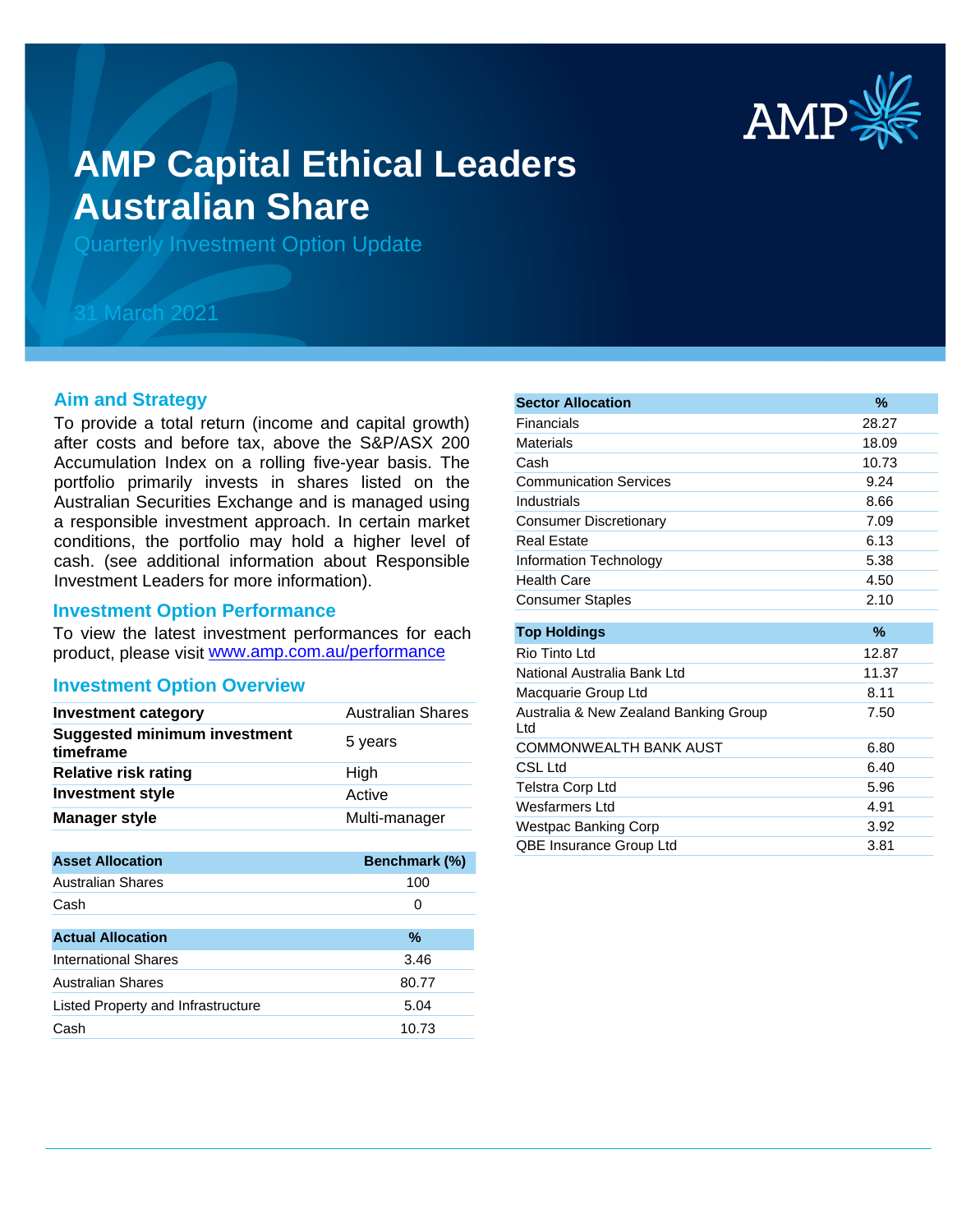#### **Fund Performance**

The Fund posted a strong positive absolute return and outperformed its benchmark over the March quarter. All of the Fund's three underlying managers posted positive absolute returns and DNR strongly outperformed the benchmark. The Fund continues to outperform its benchmark over the longer term, including over 1, 2, 3 and 5 years and since inception (all returns before fees).

Stock selection was the main driver of the outperformance, while sector allocation detracted from relative returns. Regarding sector allocation, the main detractors from relative returns were an underweight exposure to financials, and overweight exposures to information technology and health care. The main contributors were overweight exposures to communication services and consumer discretionary, and an underweight exposure to consumer staples.

Regarding stock selection, the main contributors to relative returns were positions in consumer discretionary, financials, information technology and materials stocks, while the main detractors were positions in communication services stocks.

The largest individual contributors to relative returns were overweight positions in Virgin Money UK, IDP Education and Telstra. Financial services provider Virgin Money UK rallied strongly (+44.7%) mainly due to optimism around the availability and rollout of COVID-19 vaccines, and despite releasing disappointing full-year 2020 results. International education services company IDP Education rallied (+20.7%) as it is expected to benefit from significant pent-up overseas student demand and its 1H 2021 results were much better than expected, and telecommunications company Telstra gained (+17.0%) as investors switched into value stocks and news of its restructure was well received.

The largest individual detractors from relative returns were underweight positions in Westpac Banking Corp and BHP Group, and an overweight position in REA Group. The 'big-four bank' Westpac Banking Corp climbed (+26.0%) on expectations of higher dividends after its Q1 2021 results were much stronger than expected and mining giant BHP Group benefited (+9.6%) after reporting strong 1H 2021 results mainly attributable to the soaring prices of iron ore and copper. Meanwhile, global online real estate advertising company REA Group retreated (- 4.4%), despite reporting better-than-expected first quarter results, as investors switched out of growth stocks.

#### **Environmental Social Governance**

During the period, Ethical Leaders fund managers focussed on the 'E' and the 'S' in ESG. Regarding the 'E', **Ausbil** co-signed the 2021 Global Investor Statement to Governments on the Climate Crisis, which calls on governments to act on climate change. The statement was sent to global leaders and is to be released at the G7 Summit in June. The manager also participated in meetings with the Investor Group on Climate Change (IGCC) and in Climate Action 100+ (CA100+), as well as company engagements.

Regarding the 'S', **Ausbil** presented on human rights at an ESG Masterclass arranged by Inside Network in Melbourne for financial advisers. The manager also chaired the March 2021 RIAA Human Rights Working Group meeting and remained on the panel of experts advising the Federal Government on the effective implementation of the Modern Slavery Act. The manager also continued its involvement on the steering committee of the Investors Against Slavery and Trafficking (IAST – APAC) and participated in company engagements.

#### **Market Review**

Australian shares climbed higher in the March quarter, rising by 4.26% as measured by the S&P/ASX 200 index on a total return basis, as global economies continued to recover from the COVID-19 pandemic. Similar to the tone in international markets, sentiment in the Australian market was generally optimistic, despite some underlying pockets of concern. This was aided by a strong half-yearly company reporting season, which produced mostly good results relative to the prior period. Many companies' earnings bounced back significantly towards (and in some cases beyond) their pre-COVID levels, leading some businesses to increase dividends and reintroduce forward guidance. The retail and mining sectors were standout sectors for strong results. Banks were also able to reduce some of their bad debt provisions. The global theme of rotation from growth and technology-orientated stocks towards value and cyclical stocks also prevailed in the domestic market. While Australia still appears well placed in a global sense to emerge strongly from the COVID-19 crisis, concerns around wages growth and inflation levels remain, which was reflected in comments from the RBA who reiterated they would continue their stimulatory policy strategy for as long as necessary, which helped support the market. Concerns around Australia's debt levels also remain a talking point.

 $A$ ustralian shares will likely continue to be strongly influenced by global markets and events. The hope is that, now  $\alpha$ 

### **Outlook**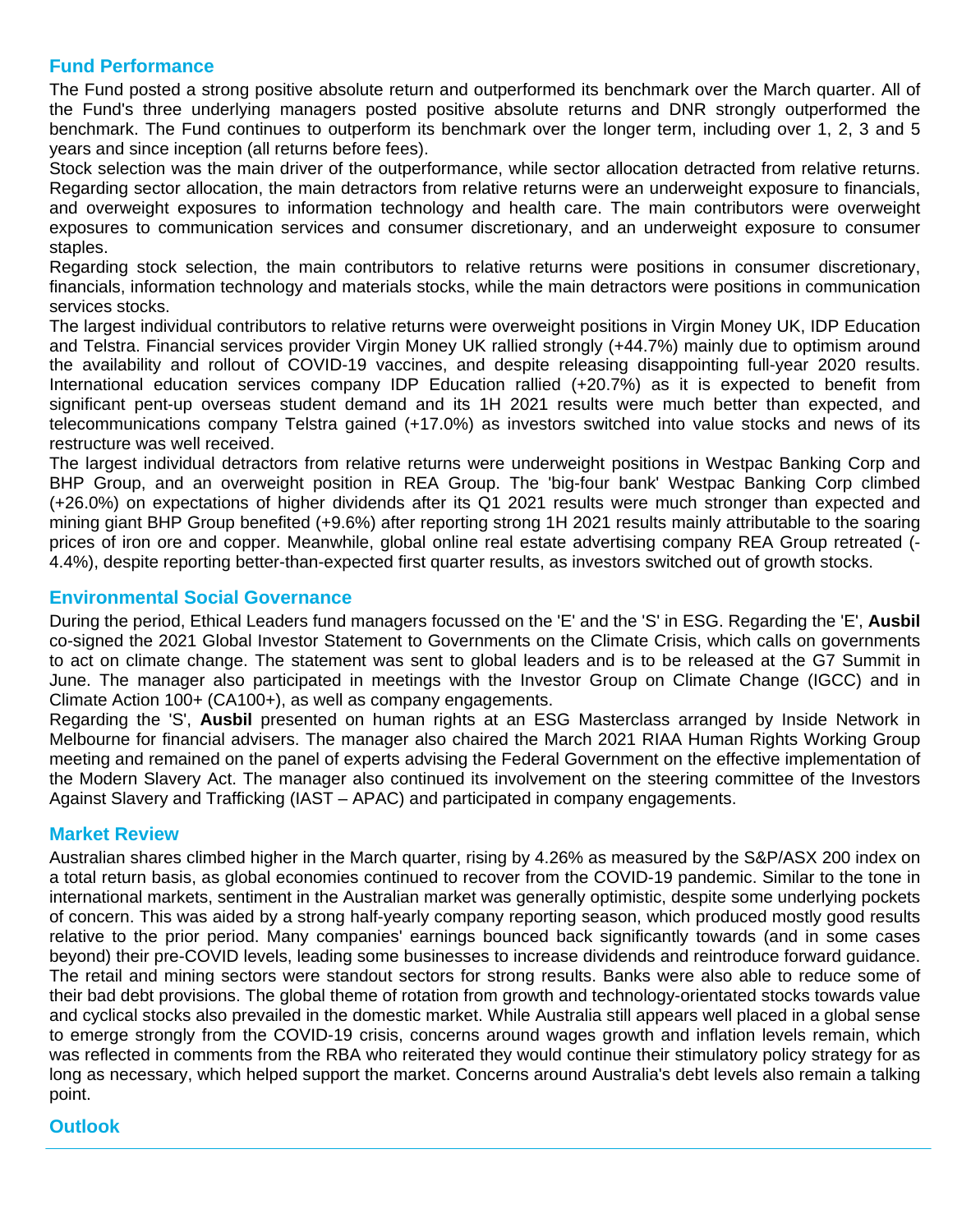Australian shares will likely continue to be strongly influenced by global markets and events. The hope is that, now the COVID-19 vaccination programme has started to roll out, the economy will be able to return to more normalised growth in a reasonable timeframe, boosting business and consumer confidence. Australia's greater degree of government stimulus (relative to other countries) and low COVID-19 cases from an international perspective should aid the recovery process. However, soured trade relations with China and a continued lack of medium-term earnings visibility for many companies remain a spectre. In addition, the upcoming wind-down in government support programmes will add to uncertainty. Given the large equity price rises post the large pandemic -induced correction early in 2020, there is an increased risk of a correction, though we believe the longer-term trend is likely to remain positive. We continue to believe investors should be selective and, as always, maintain a longer-term perspective.